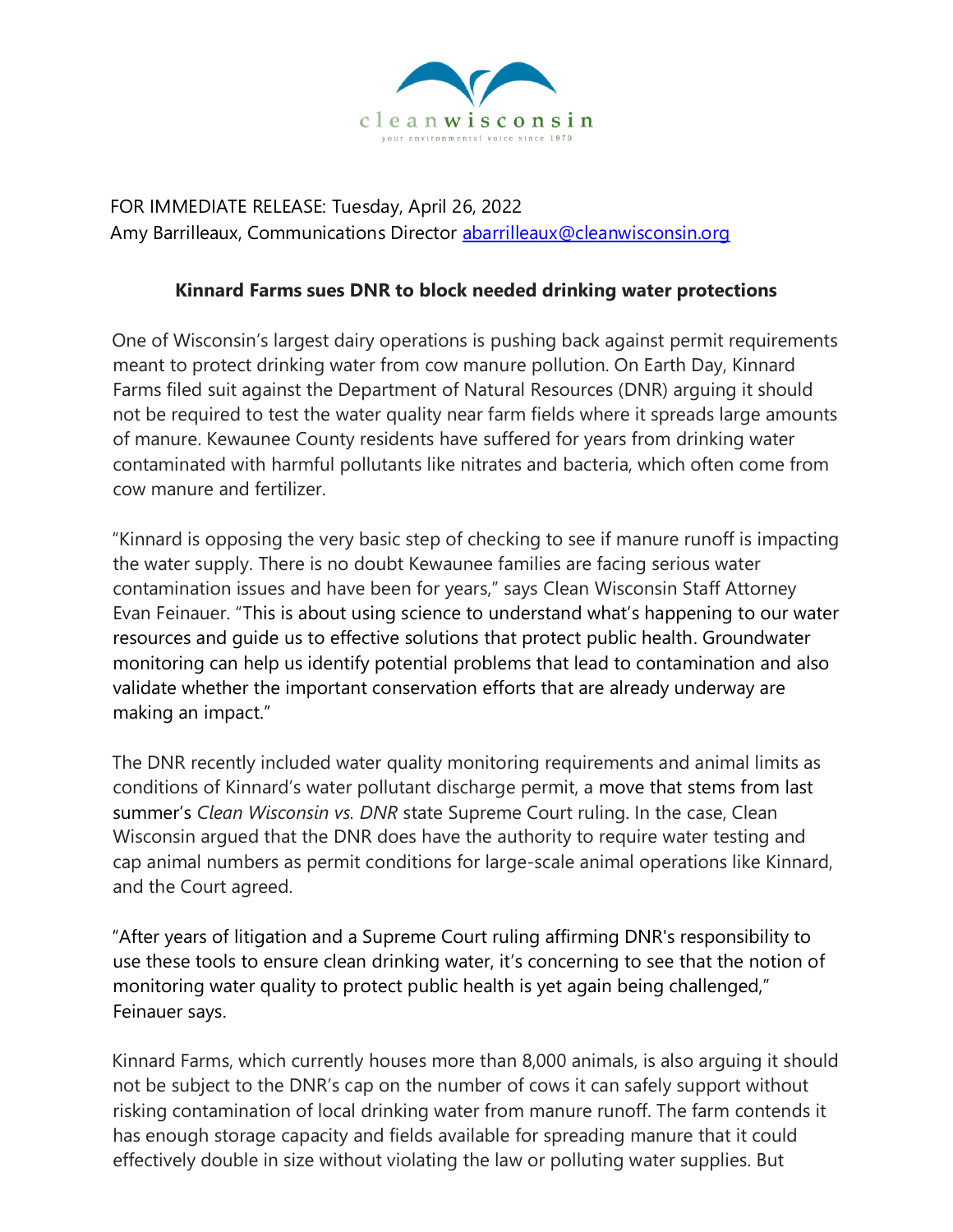Feinauer pushes back on the notion that Kinnard could grow to 16,000 cows without harming drinking water.

"At some point, there is just no more land on which such massive amounts of manure can be safely stored or spread," he says. "The Supreme Court understood this when it agreed that DNR has the authority to place limits on the size of these farms to protect water quality."

The DNR recently proposed water monitoring requirements in its draft permit for Gordondale Farms in Portage County to help inform and address significant drinking water quality concerns in the nearby village of Nelsonville. The Gordondale and Kinnard Farms cases mark the first time the agency has used its permitting authority to require a Concentrated Animal Feeding Operation (CAFO) to monitor water quality around manure land spreading sites.

In a [press release](https://dnr.wisconsin.gov/newsroom/release/55966), the DNR pointed to Clean Wisconsin's lawsuit as reason for the new proposed requirement.

"In July 2021, the Wisconsin Supreme Court issued an opinion in *Clean Wisconsin, Inc. vs. DNR* concluding that the department has authority to include in a CAFO permit terms that ensure compliance with effluent limitations and water quality standards. The permit modification is required as part of a farm-specific settlement agreement that hinged on this Wisconsin Supreme Court opinion," stated the release. "According to the settlement agreement, the department must modify Gordondale Farms' permit, allow submission of additional information for consideration, and determine if an animal unit cap and groundwater monitoring of land spreading fields is warranted."

Feinauer says it shouldn't require legal action to ensure meaningful steps are taken in the fight against drinking contamination in rural Wisconsin. Everyone acknowledges that our critical water resources must be protected.

"We know everyone wants the same end result—safe drinking water and successful farms," he says. "Clean Wisconsin will continue to fight for clean drinking water for all residents of Wisconsin, and for sensible protections against groundwater contamination."

###

On behalf of its more than 30,000 members, supporters and its coalition partners, Clean Wisconsin protects and preserves Wisconsin's clean air, water and natural heritage.